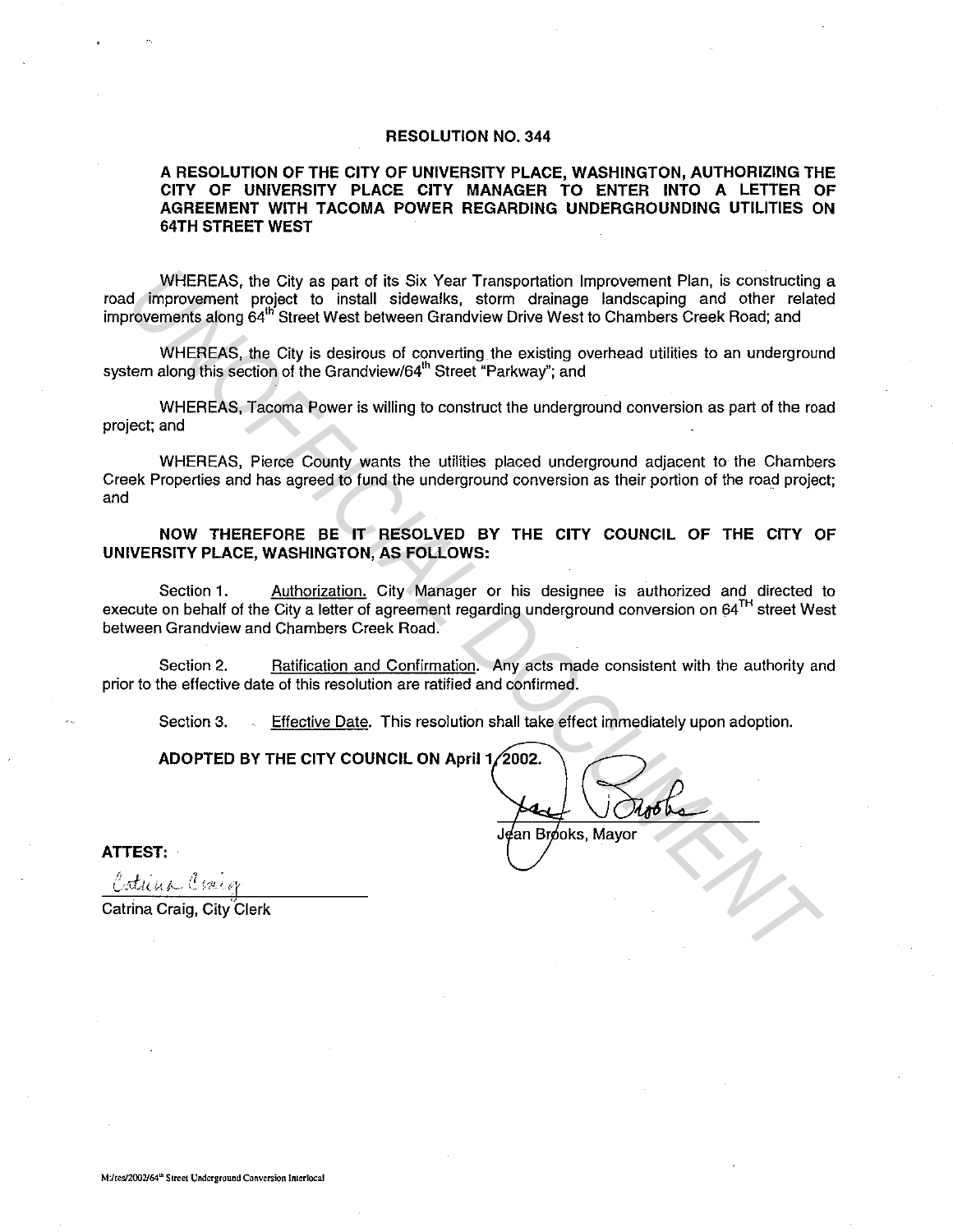

**3628 South 35th Street** 

-----~ **Tacoma, Washington 98409·3192** 

**TACOMA PUBLIC UTILITIES**  -----·---·-··---··------------ --·-·------------- ·-··-----·--------

# **LETTER OF AGREEMENT**

March 20, 2002

City of University Place Mr. Stephen Sugg, P.E. Public Works Director 3715 Bridgeport Way West University Place, WA 98466

Dear Mr. Sugg,

Subject: Underground Conversion of the Electrical System 64<sup>th</sup> Street West – Grandview to Chambers Creek Road

This letter is for your review, signature and return to this office. This letter of agreement will establish costs and scope of work for the underground conversion of Tacoma Power's facilities in conjunction with the City of University Place (hereinafter the "City") road improvements on 64<sup>th</sup> Street West from Grandview Drive West to Chambers Creek Road West.

Tacoma Power is willing to provide a cost estimate for the placement of street light conduit and for Clearing and Grubbing work for the City on a separate agreement.

## PROJECT PROPOSAL

At the request of the City of University Place ("City"), the City of Tacoma, Department of Public Utilities, Light Division ("Tacoma Power") agrees to replace existing overhead electrical facilities in conjunction with the City road improvements on 64<sup>th</sup> Street West from Grandview Drive West to Chambers Creek Road West ("project area"), with an operationally equivalent underground electrical system. This underground conversion applies only to Tacoma Power electrical and data facilities of 15,000 volts or less and is subject to availability of required equipment, labor, and materials. This letter of agreement shall not supersede the current franchise between the City and Tacoma Power and shall be valid for 90 days from the date of first signature. 20, 2002<br>
University Place<br>
University Place<br>
whorks Director<br>
whorks Director<br>
whorks Director<br>
Works Director<br>
It's Works Director<br>
It's Works University Place<br>
It's Higher Conversion of the Electrical System<br>
64<sup>3</sup> Stre

## CONSTRUCTION RESPONSIBILITIES

Tacoma Power will design and install an underground electrical distribution system within the project area. Installation will include, but not be limited to, power conduits, data conduits, power vaults, data vaults, power cables, transformers, power switchgear, and other electrical equipment required to meet Tacoma Power's design, operation, and construction standards.

Following installation of the underground system, conversion of all customer electric services to underground, and removal of all other utilities attached to poles, Tacoma Power will remove all its wholly owned poles in the project area. This excludes poles for electrical facilities greater than 15,000 volts. The City shall coordinate removal of poles owned by other entities.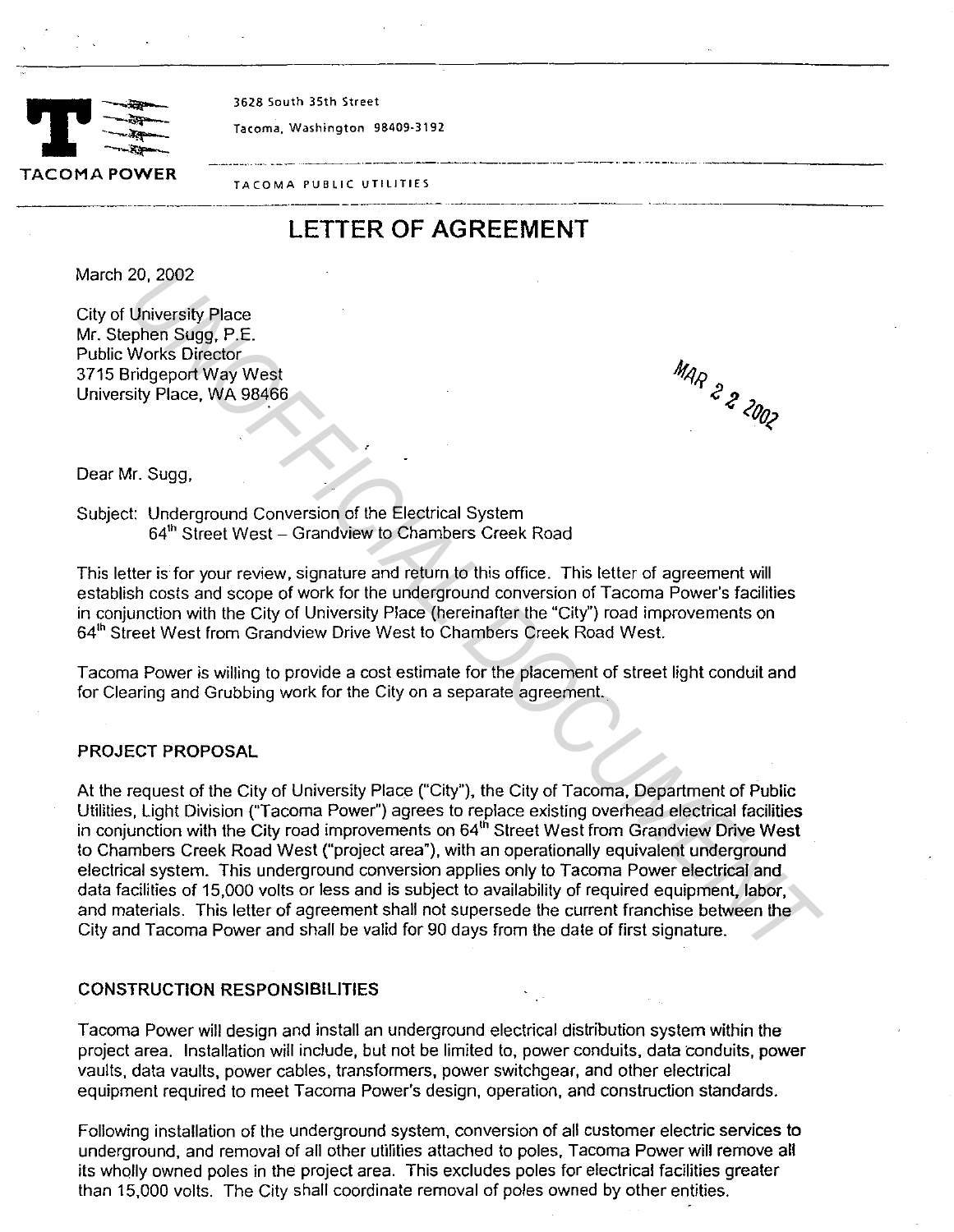Mr. Stephen Sugg, PE Page 2 March 20, 2002

Typically the City or its contractor will provide all clearing, grubbing, and grading work within the project area prior to Tacoma Power beginning its construction to prevent unnecessary delays. Within the bounds of this project no clearing and grubbing needs are anticipated. If any is needed the costs for such clearing, grubbing, and grading work will be entirely borne by the City. Any restoration work performed by Tacoma Power to complete these tasks will only be temporary in nature. Tacoma Power shall provide all trenching work deemed necessary for the project. This may include limited surveying for trench and vault alignments and grades, trenching for conduit between Tacoma Power owned structures. vault excavation, flagging, backfill with material as specified by the City, and compacted as specified by the City. Final restoration, including asphalt, concrete, and landscaping work, shall be the responsibility of the City.

All customers within the project area shall take electrical service underground following completion of the project. Alternatively, overhead services may be maintained to serve existing customers, through the use of service poles, with the City's concurrence. The City shall be responsible for directing all such customers who require changes to their electrical service entrance equipment to receive new underground service. This will include trenching for service conduit and cable. The City must obtain a permit from Tacoma Power's electrical inspection department for any changes to customer service entrance equipment. No costs for service entrance changes or underground service conduit and cable will be borne by Tacoma Power.

The City and/or its contractor shall coordinate all activities and schedules associated with the project. Tacoma Power estimates its total construction time to be 60 working days. Working days are Monday through Friday, 8:00 a.m. to 4:30 p.m., excluding ten holidays. Prior to Tacoma Power commencing construction, the City shall provide adequate survey control points along the length of the project for Tacoma Power's horizontal and vertical surveying needs. Required horizontal control shall include construction alignment staking of the centerline. Point of Curvature (PC), Point of Tangency (PT). Point of Intersection (Pl), and angle points with centerline staked every 100 feet on tangents and every 25 feet on curves, including vertical curves. Vertical control shall included elevations of the staked centerline control with cross section details at proposed vault locations. The project plans shall include details of easement and/or right-of-way limits as they relate to the staked construction alignment. The construction time is subject to change based upon unforeseen circumstances or project staging decisions made during construction by the City, its contractor, and Tacoma Power that are intended to benefit all parties. A formal change order proposal system, consistent with the attached model Request for Information and Change Order Proposal forms, shall be used to ensure clarity in the design and construction process. the hounds of this project no clearing and grubbing medds are anticipated. If any is<br> *UNIC to the costs for such clearing, quabbing, and grading work will be entirely borne by the<br>
Any restoration work performed by Tacoma* 

All fill material will be approved and specified by the City, either relocated native or select.

Tacoma will dispose of all waste material and excess soil. This material will be hauled to a commercial disposal site unless otherwise directed by the City.

#### **RESTORATION**

Most areas will be left as bare soil. Crushed rock surfacing will be placed in potential parking areas if deemed necessary to stabilize and/or prevent erosion.

Road crossings will be backfilled with crushed rock and compacted to meet City requirements.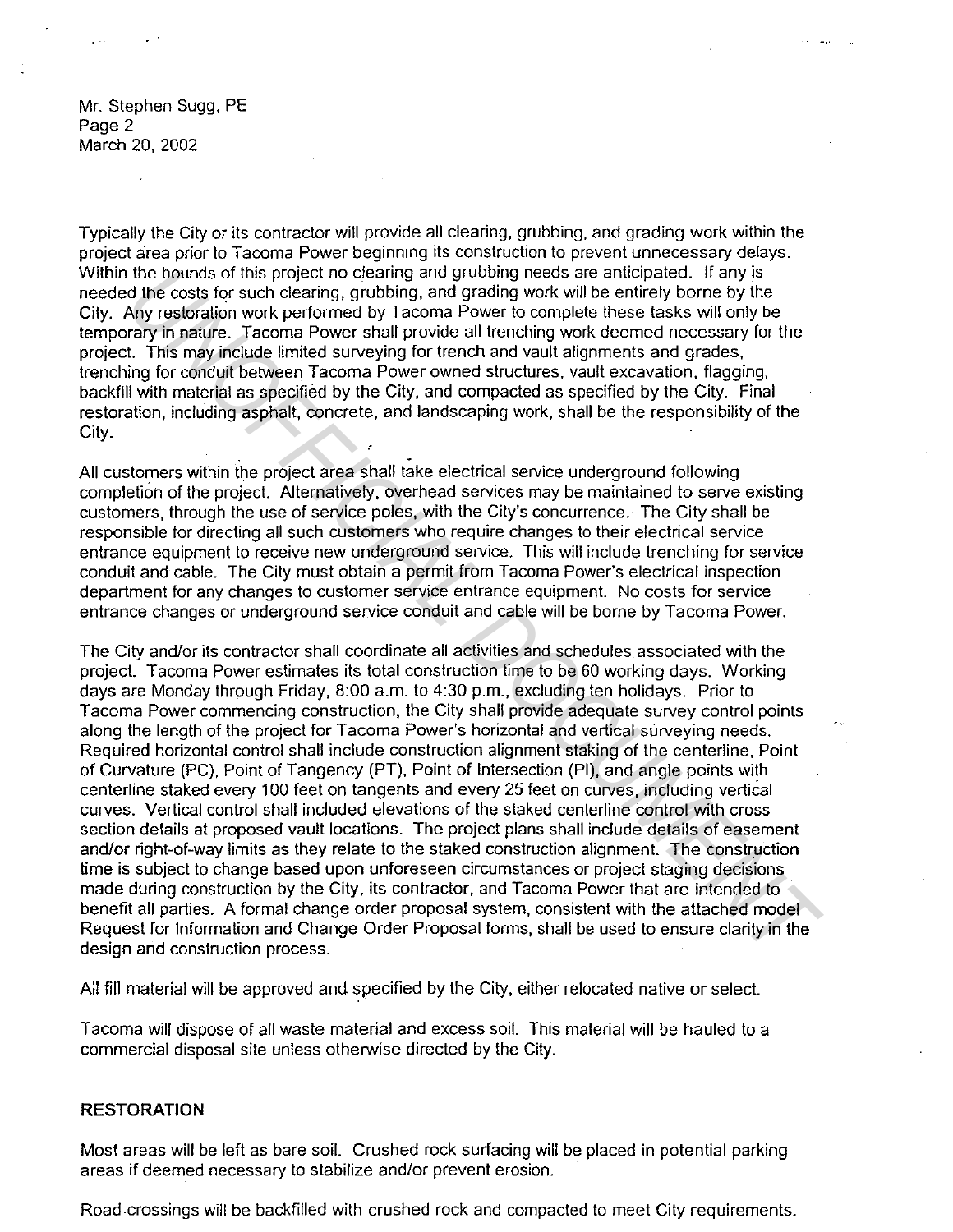QJ/26/02 15:25 FAX 253 502 8724

Mr. Stephen Sugg, PE Page 3 March 20, 2002

Asphalted areas that will become traffic areas immediately following Tacoma's effort (generally driveways and road crossings) will be restored with cold patch. Tacoma Power will maintain the cold patch as long as we are actively working in the project area.

Existing asphalted areas that can be closed off to traffic immediately following Tacoma Power's effort (generally parking areas) will not be resurfaced.

No concrete will be placed.

Tacoma will perform additional restoration necessary to mitigate detrimental impacts to businesses in the area. If Tacoma believes a landowner's request to be excessive, the City will be consulted prior to committing to such work.

#### PROPERTY RIGHTS

Adequate legal property rights are required for all facilities installed by Tacoma Power. Tacoma Power has no requirements for any additional easements on this project at this time. All necessary easements have been obtained.

#### PAYMENT

The City shall be responsible for 50% of the total costs of this underground conversion project. including removal of overhead facilities and joint trench allocations. The project is estimated to  $\sim$ cost \$302,500, as detailed in Attachment I. Realizing that this is a cooperative effort between the two parties. with no intended profits or windfalls. the final billing and cost to be paid by the City will reflect all actual charges accumulated against the project. Diated areas that will be used to the season line that are similated and the season that are a state in the stock of patch are evolved patch as long as we are actively working in the project area.<br>
In order patch as long a

Charges for the joint trench will be allocated based on the number of joint trench partners placing facilities in sections of the project. The joint trench allocation will be based on \$15/Ft. for all longitudinal trenches and \$60/Ft. for all crossing trenches. Crossings are defined as trench that cross existing paved city right of way roadways.

Payment arrangements will be by mutual agreement between the City and Tacoma Power. Tacoma Power shall provide monthly invoices for expenses incurred on the project for the prior month, see Attachment II. The City shall make payments within 30 days of receipt of the invoice. Interest shall accrue at a rate of 1% per month for payments delinquent 30 days or more. Disputes of billing amounts will be brought to the attention of both parties within 30 days of receipt the invoice.

#### **INDEMNITY**

Tacoma Power agrees to indemnify, hold harmless and defend the City from and against all claims for damages, awards, litigation, settlements, of any kind, including personal injury and death of Tacoma Power's employees, Tacoma Power's contractor's employees, and third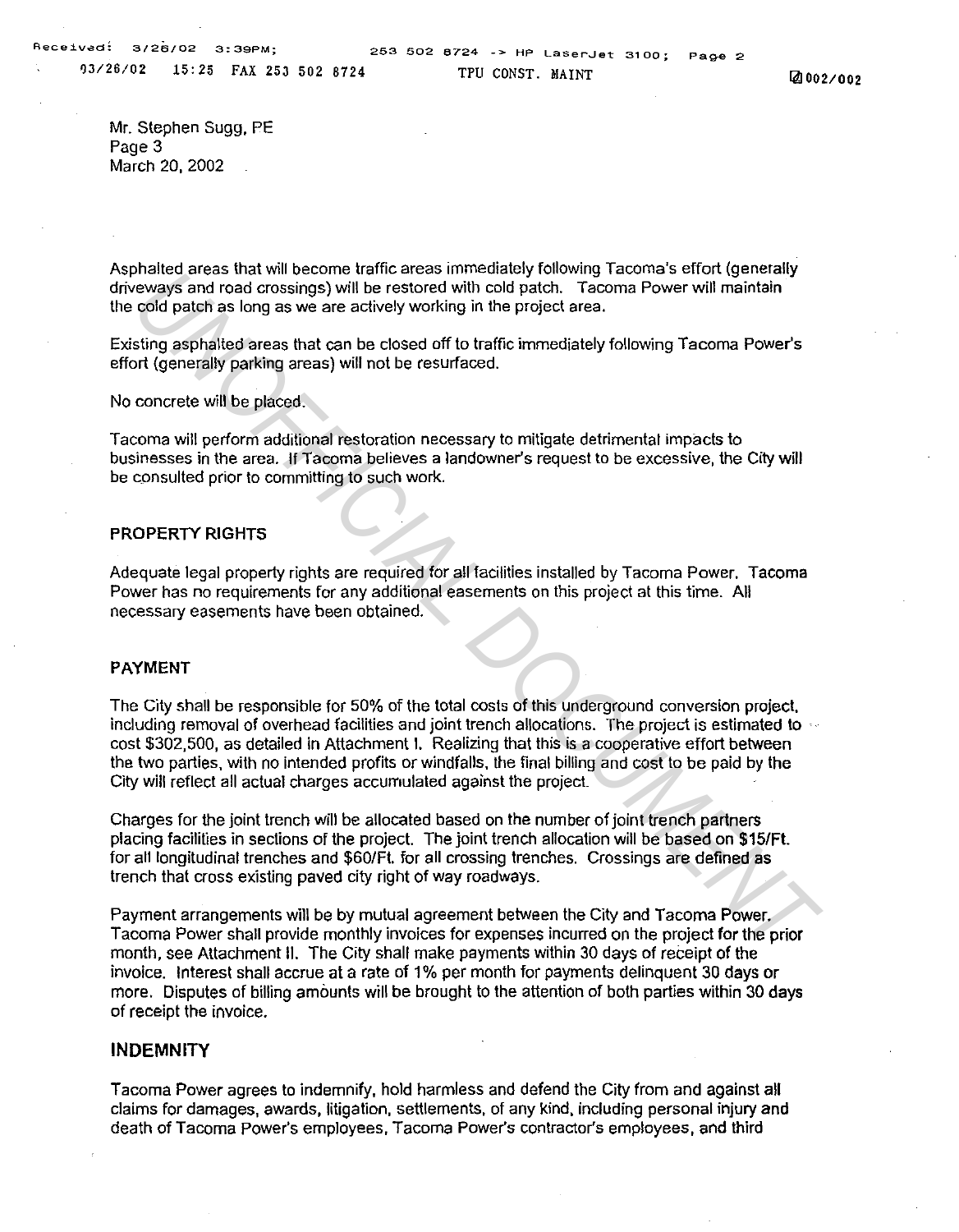Mr. Stephen Sugg, PE Page 4 March 20, 2002

persons that arise or are caused due to the negligence of Tacoma Power or its contractor. In this regard Tacoma Power acknowledges that it is waiving immunity granted by Title 51 RCW, the Industrial Insurance law, and also agrees that this provision has been mutually negotiated.

The City agrees to indemnify, hold harmless and defend Tacoma Power from and against all claims for damages, awards, litigation, settlements, of any kind, including personal injury and death of the City's employees, City's contractor's employees, and third persons that arise or are caused due to the negligence of the City or its contractor. In this regard the City acknowledges that it is waiving immunity granted by Title 51 RCW, the Industrial Insurance law, and also agrees that this provision has been mutually negotiated. Construction Engineering<br>
The State of damages, awards, littigation, settlements, of any kind, including personal injury and<br>
In or the Gity's employees, City's contractor's employees, and third persons that arise or are<br>

These mutual indemnification provisions are for the sole benefit of the parties hereto, and are not intended to create, and shall not be determined to create a right of action by any employee of a party hereto against such party.

Executed on the dates written below.

#### **APPROVED:**

TACOMA POWER

By:  $\frac{M}{I}$ 

Construction Engineering

Address: 3628 South 35th Street Tacoma, WA 98409-3192

Date:

Approved as to form:

∕≸ullivan

City Attorney

CITY OF UNIVERSITY PLACE

By:

Address: 3715 Bridgeport Way West University Place, WA 98466-1816

 $\frac{4}{5}$  $\frac{7}{2}$ 

By:

Catrina Craig **City Clerk**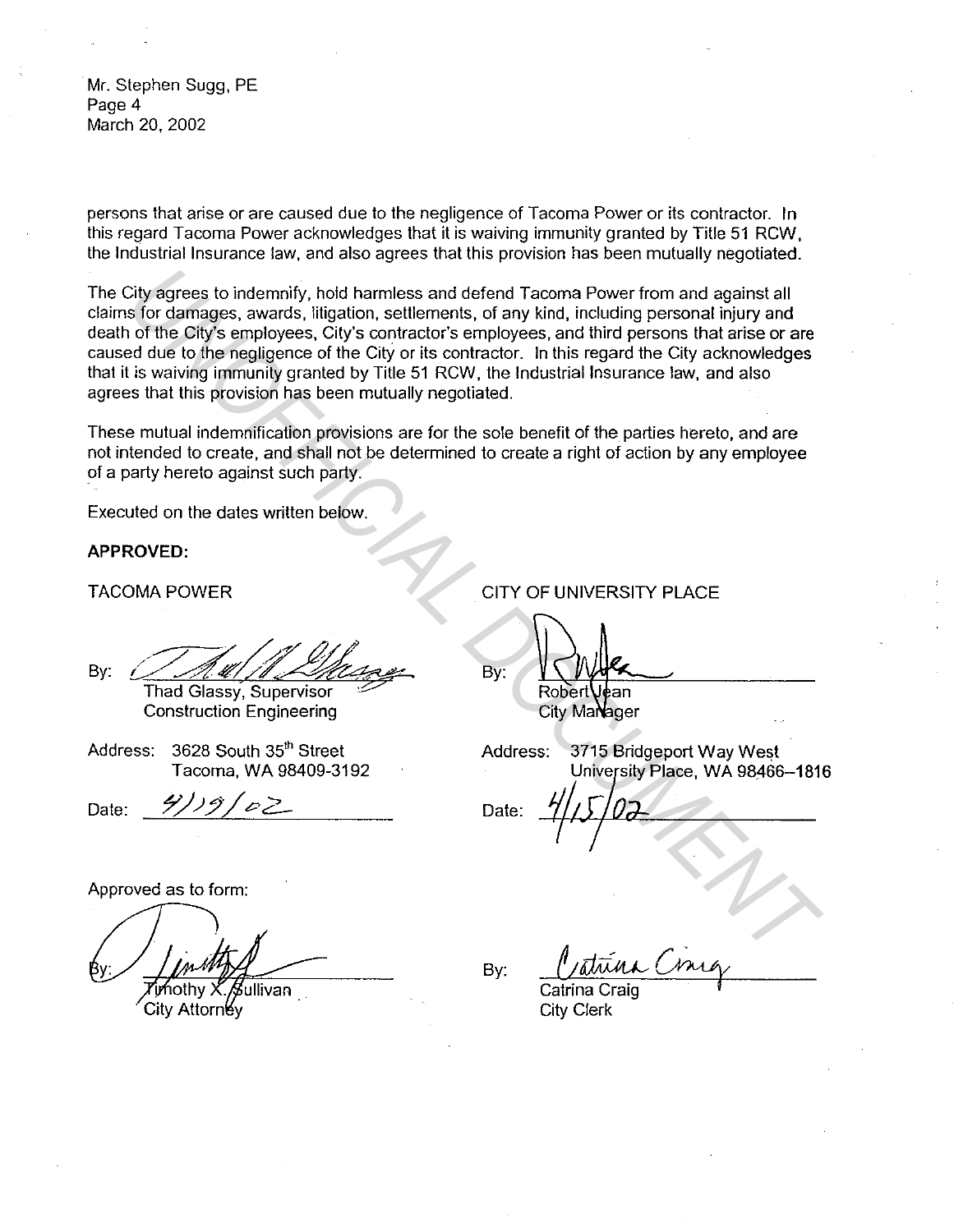| <b>CHANGE ORDER PROPOSAL (COP)</b><br><b>TACOMA POWER</b>                                                                                                                                                                                                                                                                  |                                                  |  |  |  |
|----------------------------------------------------------------------------------------------------------------------------------------------------------------------------------------------------------------------------------------------------------------------------------------------------------------------------|--------------------------------------------------|--|--|--|
|                                                                                                                                                                                                                                                                                                                            |                                                  |  |  |  |
| COP No.                                                                                                                                                                                                                                                                                                                    |                                                  |  |  |  |
|                                                                                                                                                                                                                                                                                                                            | Ref No.                                          |  |  |  |
|                                                                                                                                                                                                                                                                                                                            | (Request for Information)                        |  |  |  |
| TITLE:                                                                                                                                                                                                                                                                                                                     |                                                  |  |  |  |
| Scope of Change Order/Work:                                                                                                                                                                                                                                                                                                | (Attach Request for Information when applicable) |  |  |  |
|                                                                                                                                                                                                                                                                                                                            |                                                  |  |  |  |
|                                                                                                                                                                                                                                                                                                                            |                                                  |  |  |  |
|                                                                                                                                                                                                                                                                                                                            |                                                  |  |  |  |
|                                                                                                                                                                                                                                                                                                                            |                                                  |  |  |  |
|                                                                                                                                                                                                                                                                                                                            |                                                  |  |  |  |
|                                                                                                                                                                                                                                                                                                                            |                                                  |  |  |  |
|                                                                                                                                                                                                                                                                                                                            |                                                  |  |  |  |
|                                                                                                                                                                                                                                                                                                                            |                                                  |  |  |  |
| Ц                                                                                                                                                                                                                                                                                                                          | $\Box$ Additional Pages Attached                 |  |  |  |
|                                                                                                                                                                                                                                                                                                                            |                                                  |  |  |  |
|                                                                                                                                                                                                                                                                                                                            |                                                  |  |  |  |
|                                                                                                                                                                                                                                                                                                                            |                                                  |  |  |  |
| Submitted by: Requestor                                                                                                                                                                                                                                                                                                    |                                                  |  |  |  |
| $\Box$ Approved                                                                                                                                                                                                                                                                                                            | $\Box$ Disapproved<br>$\square$ Resubmit         |  |  |  |
| Comment:<br>$\label{eq:2.1} \mathcal{L}(\mathcal{L}^{\mathcal{L}}_{\mathcal{L}}(\mathcal{L}^{\mathcal{L}}_{\mathcal{L}})) = \mathcal{L}(\mathcal{L}^{\mathcal{L}}_{\mathcal{L}}(\mathcal{L}^{\mathcal{L}}_{\mathcal{L}})) = \mathcal{L}(\mathcal{L}^{\mathcal{L}}_{\mathcal{L}}(\mathcal{L}^{\mathcal{L}}_{\mathcal{L}}))$ |                                                  |  |  |  |
|                                                                                                                                                                                                                                                                                                                            |                                                  |  |  |  |
|                                                                                                                                                                                                                                                                                                                            |                                                  |  |  |  |
|                                                                                                                                                                                                                                                                                                                            | Date $\qquad \qquad$                             |  |  |  |
| Responder                                                                                                                                                                                                                                                                                                                  |                                                  |  |  |  |

 $\Delta\alpha$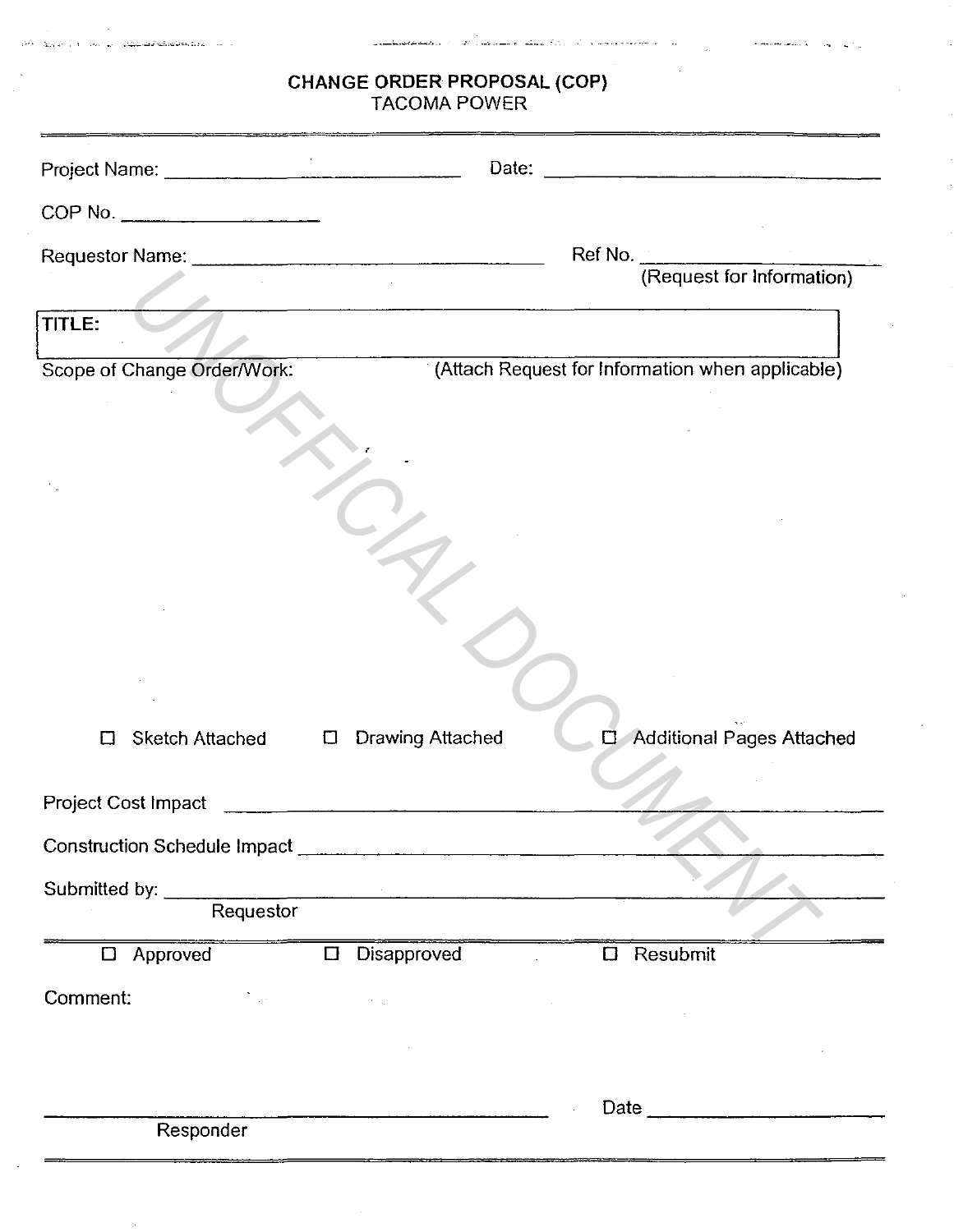# **REQUEST FOR INFORMATION (RFI)**  TACOMA POWER

 $\sim$  . . . . .

والعقابيسين وروا

| requestor needs information from the responder. |                                   | This form is to be used when one party feels the scope of work needs clarification or when the |
|-------------------------------------------------|-----------------------------------|------------------------------------------------------------------------------------------------|
| Project Name: <u>December 2008</u>              |                                   |                                                                                                |
|                                                 |                                   |                                                                                                |
| Requestor Name:                                 |                                   |                                                                                                |
| TITLE:                                          |                                   |                                                                                                |
| Information Requested:                          |                                   |                                                                                                |
|                                                 |                                   |                                                                                                |
|                                                 |                                   |                                                                                                |
|                                                 |                                   |                                                                                                |
| Sketch Attached<br>□                            | <b>Drawing Attached</b><br>$\Box$ | <b>Additional Pages Attached</b><br>$\Box$                                                     |
|                                                 |                                   | Date:                                                                                          |
| Response:                                       |                                   |                                                                                                |
|                                                 |                                   |                                                                                                |
|                                                 |                                   |                                                                                                |
|                                                 |                                   |                                                                                                |
| <b>Sketch Attached</b><br>□                     | <b>Drawing Attached</b><br>$\Box$ | □ Additional Pages Attached                                                                    |
|                                                 |                                   | Date: $\frac{1}{2}$                                                                            |

If the request does not impact project cost or schedule, the RFI form shall be sufficient for response. A COP form shall be used if there are project cost or schedule impacts.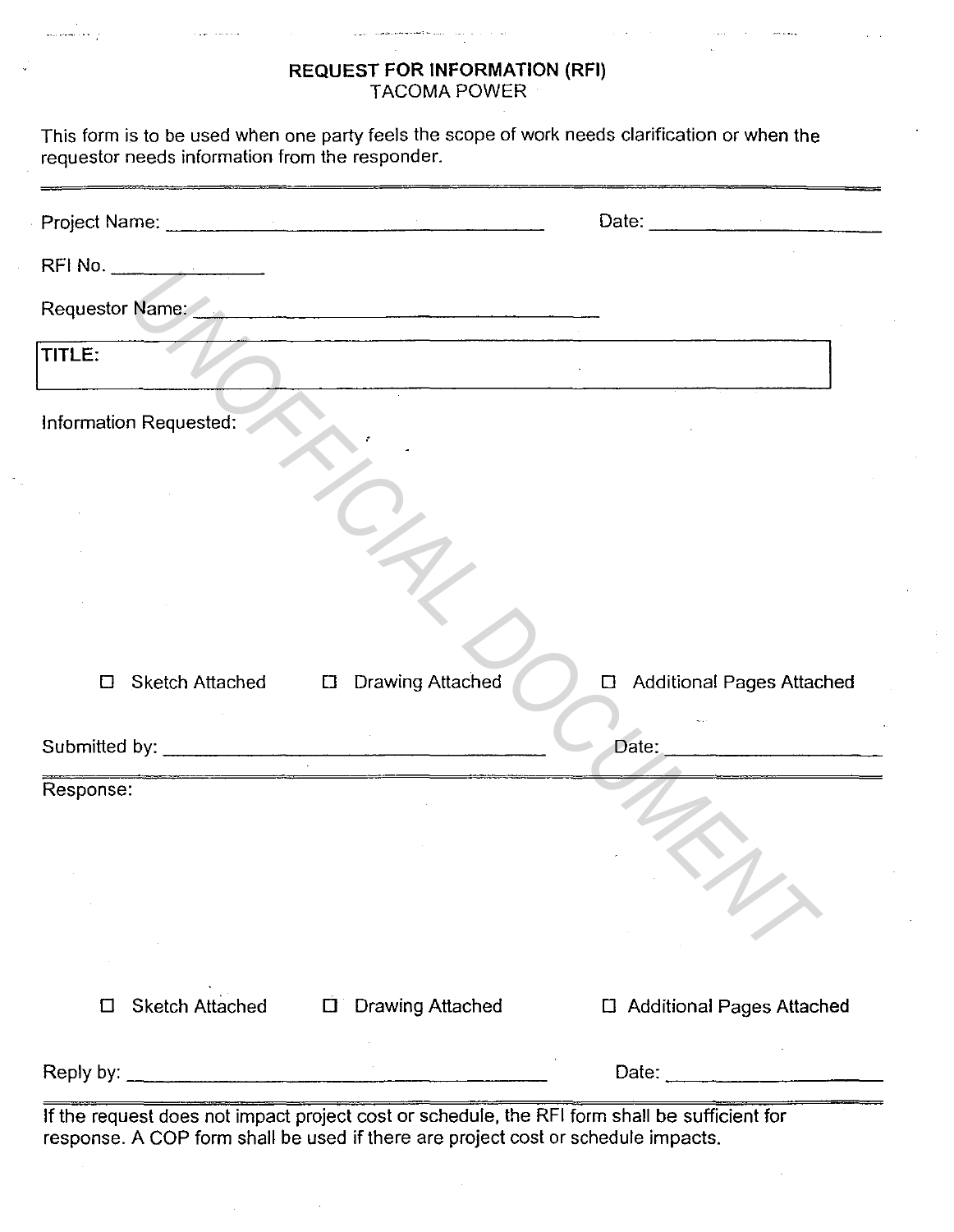# Attachment I

# Project Estimate: (64<sup>th</sup> Street West – Grandview to Chambers Creek Road West)

Date: March 20, 2002

Estimated Total

|                                                                                                         | .            |
|---------------------------------------------------------------------------------------------------------|--------------|
| Engineering                                                                                             |              |
| Engineering, Drafting, Staking                                                                          | \$25,000.00  |
| <b>Conduit and Vault installation</b>                                                                   |              |
| Material                                                                                                | \$35,000.00  |
| Labor and Equipment                                                                                     | \$84,000.00  |
| <b>Contract Services*</b>                                                                               | \$5,000.00   |
| Pad-mounted Equipment and Cable Installation                                                            |              |
| Material                                                                                                | \$70,000.00  |
| Labor and Equipment                                                                                     | \$61,000.00  |
| <b>Contract Services*</b>                                                                               | \$2,000.00   |
| <b>Overhead Reconfiguration</b>                                                                         |              |
| Material                                                                                                | \$2,000.00   |
| Labor and Equipment                                                                                     | \$6,000.00   |
| Contract Services*                                                                                      | \$500.00     |
| <b>Overhead Removal</b>                                                                                 |              |
| Material                                                                                                | \$1,000.00   |
| Labor and Equipment                                                                                     | \$10,000.00  |
| <b>Contract Services*</b>                                                                               | \$1,000.00   |
| Total                                                                                                   | \$302,500.00 |
| Includes concrete cutting, disposal, backfill, patching/restoration costs, sanitation, barricades, etc. |              |
|                                                                                                         |              |